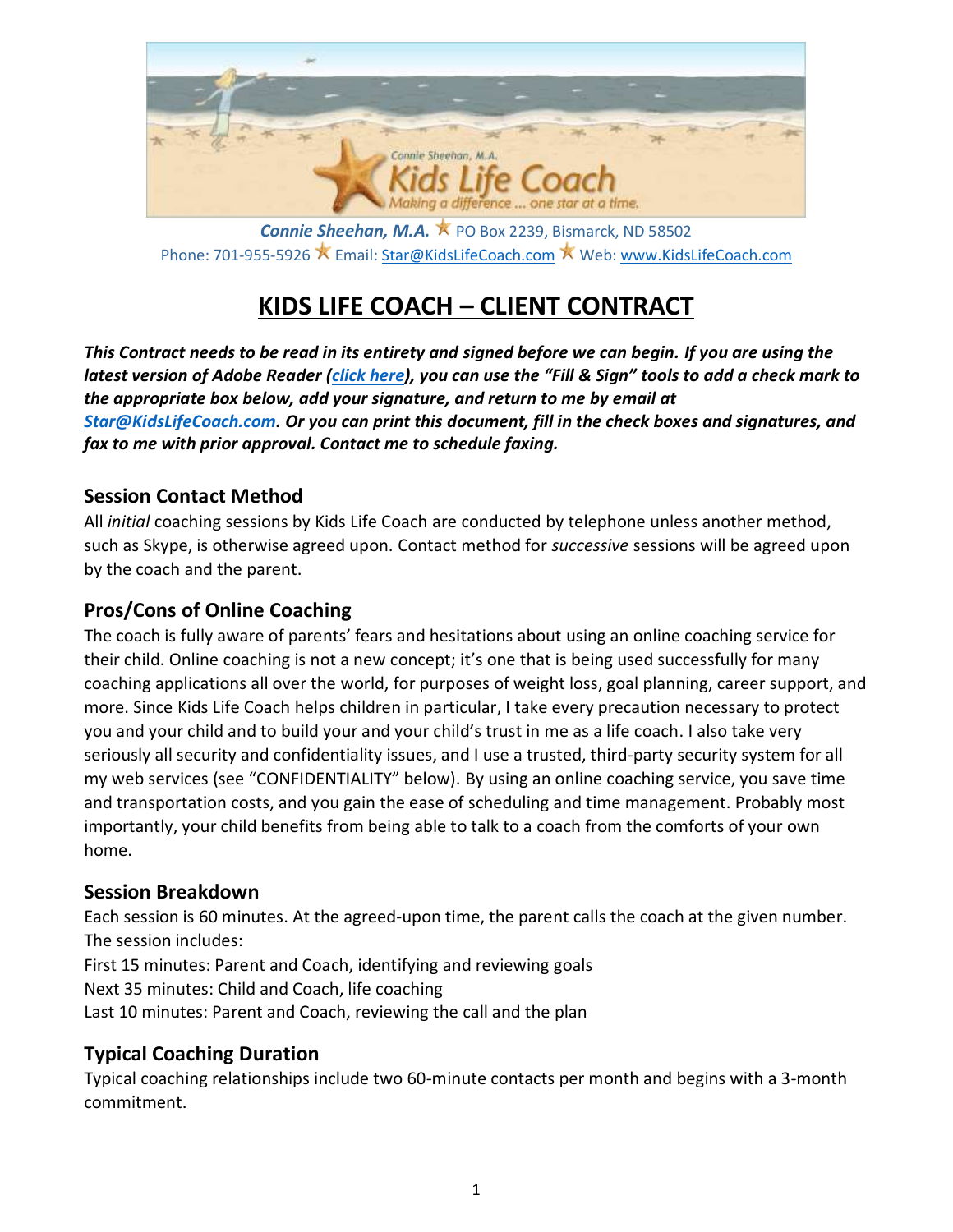#### **Between Sessions**

In between sessions, parents or children may call or email the coach at no extra charge, provided the calls last 10 minutes or less and the emails are brief. *Children should always obtain parental permission for calls and emails.*

## **Accidental Disconnect**

If we disconnect for some reason, parents need to try calling the coach again within 10 minutes. Please do not expect a call back from the coach, as long-distance fees are the responsibility of the client. The time lost will be added on to your child's session at no extra cost. If we can't reconnect by phone, please contact me as soon as possible by text or email to reschedule an appointment.

## **Late Call**

If the parent's session call to the coach is late but less than 15 minutes, the coach will reduce the amount of time used for the session but the parent will be charged the whole session fee. If the parent is 15 minutes late with the call, the coach will assume the session is cancelled, and the parent will forfeit the session fee. If this happens, please contact me as soon as possible by text or email to reschedule an appointment.

#### **Missed Calls/Rescheduling**

Please allow 24 hours to reschedule your call. Emergencies do happen and can be discussed. However, if a parent misses two sessions or calls, coaching for their child will be reevaluated.

#### **Teamwork**

Please trust that the child, parent, and coach are on the same team to work out solutions for the benefit of everyone involved. The coach works very hard to make this happen.

#### **Confidentiality**

The coaching relationship is built upon trust. As your coach, I will not disclose any information about you or your child to anyone without written permission from the parent. The exceptions to this rule are: a) if a child or parent discloses that he/she intends on hurting themselves or someone else, or b) any abuse or neglect is disclosed. In either of these cases, the coach has a legal and ethical duty to warn the parent and/or authorities. I will not release any personal information without the written consent of the parent/guardian unless mandated by law.

#### **Storing Private, Personally Identifiable Information**

Kids Life Coach complies with all legal requirements and professional conduct standards. I securely maintain coaching records for five years as required by BCC regulations. Please ask the coach any questions you have about confidentiality.

# **Informed Consent or Basic Understandings**

By accepting this contract, the parent understands that:

- All comments offered by the coach to themselves and their child are solely for aiding the child and parent in achieving their identified purposes.
- Coaching is not therapy. The coach will help both parties better understand their situation and their own strengths and abilities to help them resolve the issue they bring to the coach.